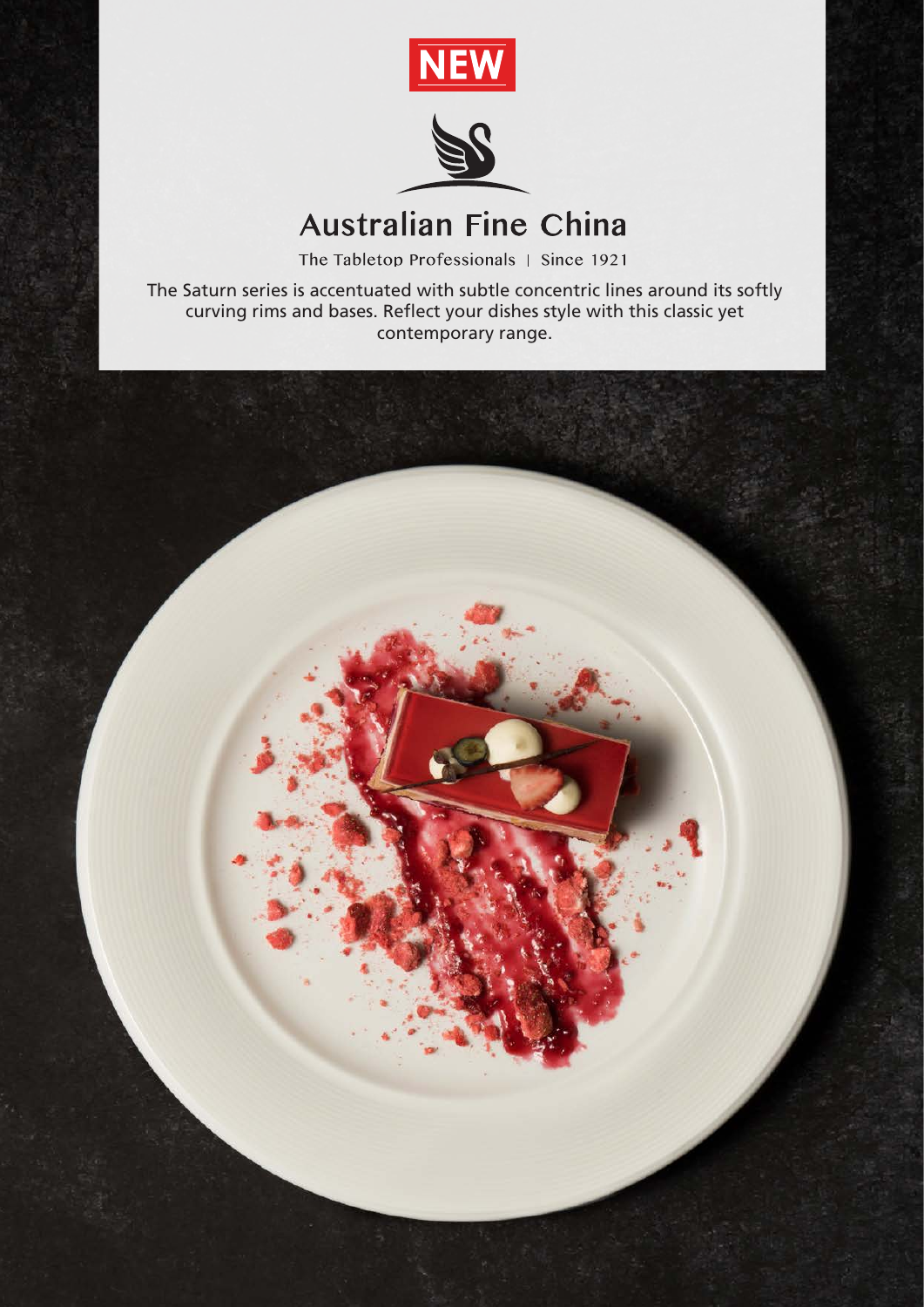

The Saturn series is accentuated with subtle concentric lines around its softly curving rims and bases. Reflect your dishes style with this classic yet contemporary range.



**ROUND PLATE** Embossed Wide Rim

SA3275 275mm Item No. Diameter Embossed Wide Rim

SA3305 305mm Item No. Diameter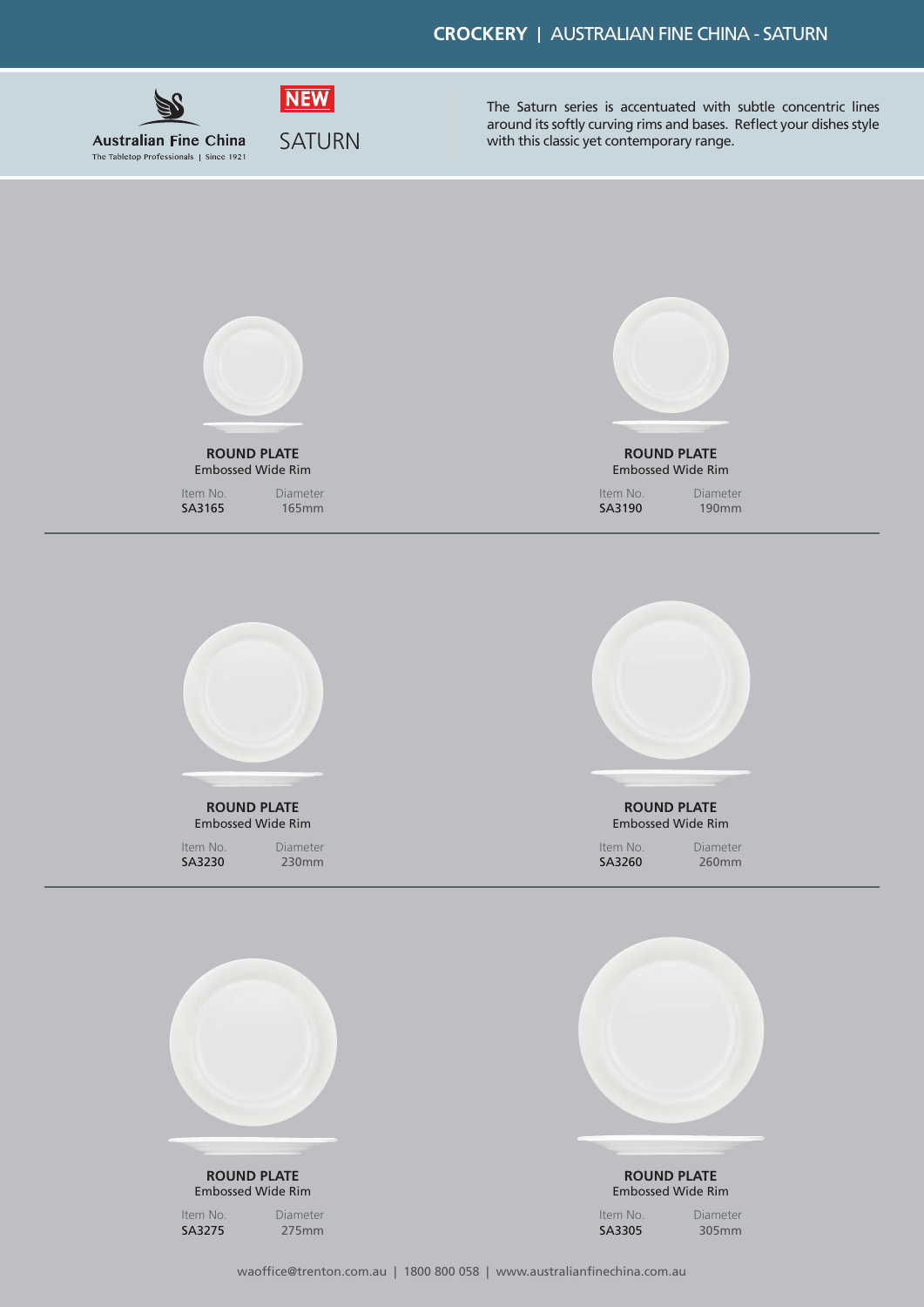**CROCKERY** | AUSTRALIAN FINE CHINA - SATURN



The Saturn series is accentuated with subtle concentric lines around its softly curving rims and bases. Reflect your dishes style with this classic yet contemporary range.



**SOUP / PASTA PLATE** Embossed Wide Rim

Item No. Diameter Capacity<br> **SA0215** 215mm 280ml

215mm

Embossed Wide Rim

| Item No. | Diameter | Capacity |
|----------|----------|----------|
| SA0305   | 305mm    | 500ml    |

**SOUP / PASTA PLATE**

waoffice@trenton.com.au | 1800 800 058 | www.australianfinechina.com.au